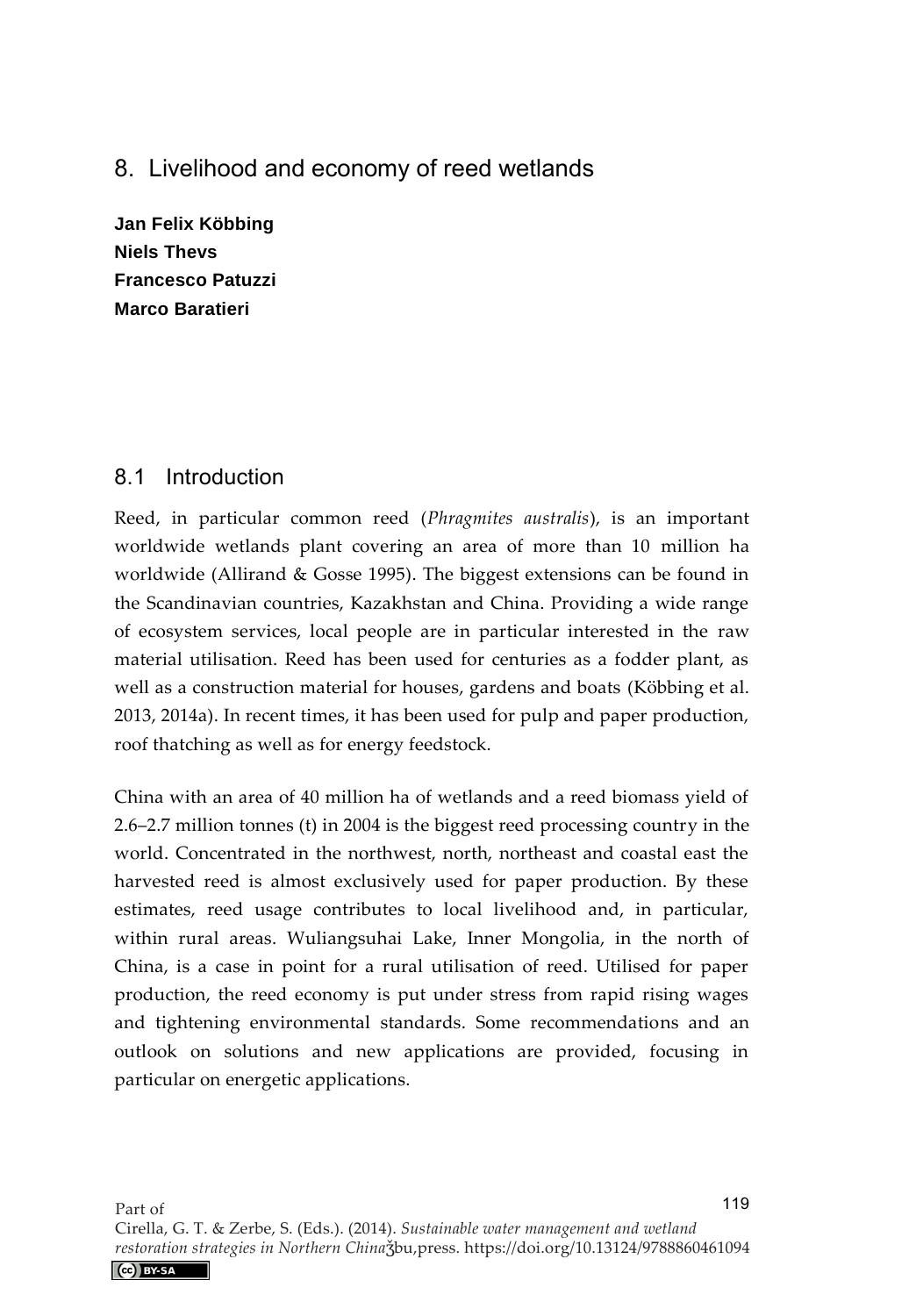#### 8.2 Reed biomass potential: Analysis worldwide and in China

Species of the genus *Phragmites* Trin. are distributed around the world, except for the Artic. The most prominent species also worldwide is *Phragmites australis* Trin. ex. Steud. As a pioneer plant it is able to spread very fast into new areas and build mono-species stands. Highly tolerant against water level fluctuation and tolerant against salinity, in can grow on sites with a groundwater level of up to 3 m below surface (Thevs et al. 2007), periodically inundated sites, and along shorelines in 1–2 m deep water.

On sites with very favourable conditions, i.e. inundated by shallow water, high temperature and high solar radiation, *P. australis* reaches a NPP of 30 t ha<sup>-1</sup> a<sup>-1</sup> (Köbbing et al. 2014a). Thereby, as a natural plant it does not require treatment like irrigation, seeding, weeding or herbicide or pesticide treatment. Therefore, *P. australis* offers a huge potential as a valuable resource for rural people especially in developing countries, who use it for all kind of applications, e.g. mats, baskets, roofs, fodder, pulp production or as an energy source. *P. australis* biomass also might be used as a source for polymers and other chemical products (Fachagentur für nachwachsende Rohstoffe 2012; Smole et al. 2013).

The potentially available reed biomass is lacking reliable data and is difficult to quantify. As a natural plant it is not part of official statistics such as agricultural crops and residues. Moreover, many former reed beds were reclaimed for farmland, urbanisation etc. in the last decades which makes it even difficult to rely on literature data. Nevertheless, we have attempted an initial estimation based on the available data worldwide and on China, in particular (Köbbing et al. 2013).

Table 1 summarises the available data about reed beds. Some of the sources are rather old but, if we assume that only half of the total area identified still exists, it would exceed 4 million ha. If we could harvest only half of it, yielding  $5$  t ha<sup>-1</sup>, the quantity of biomass made available would be 10 million t annually. Atchison (1995) estimated the worldwide available reed resources to be 30 million t in 1989.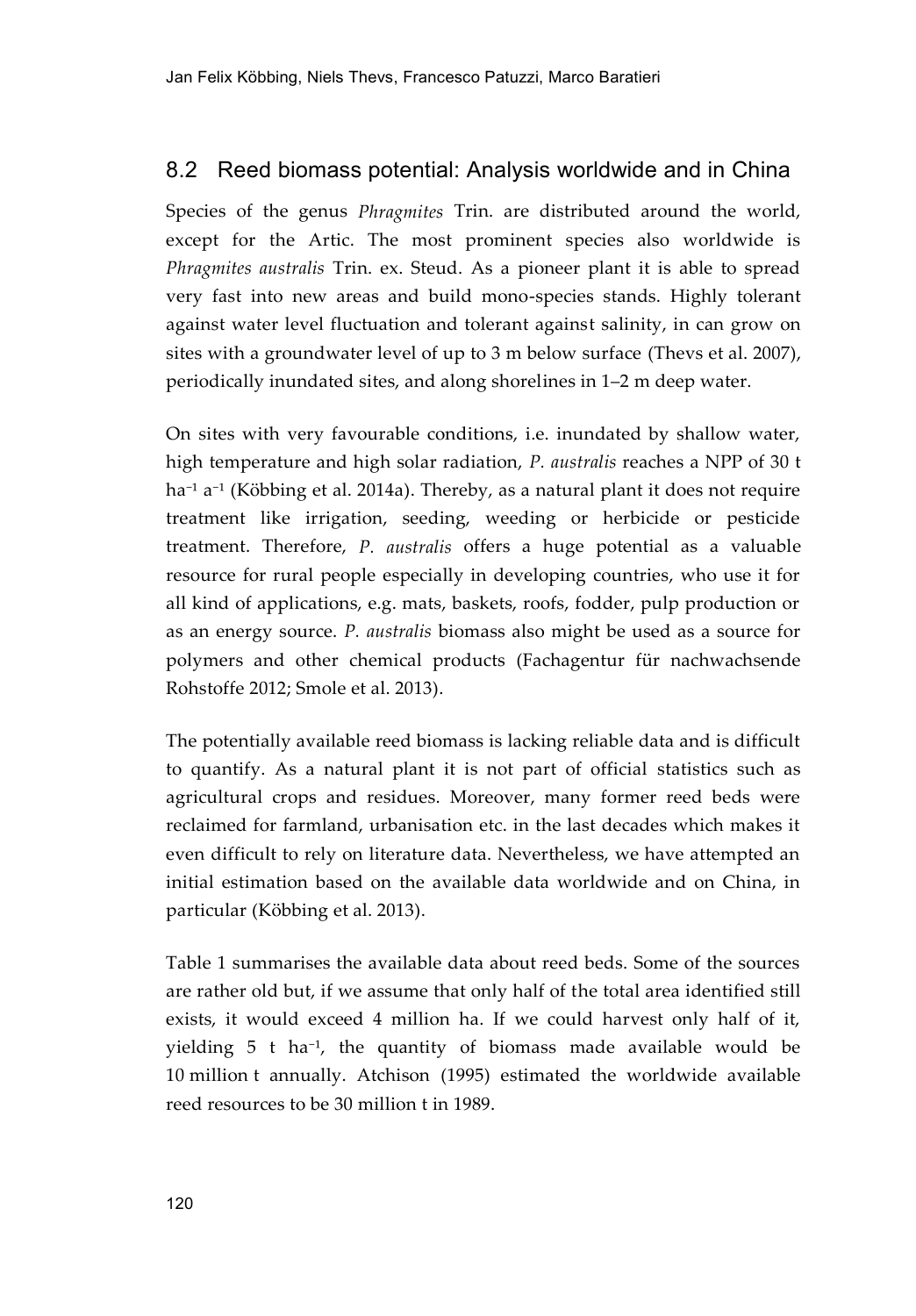| Site, region<br>or country                    | Reed bed<br>area [ha]                | HВ  | Total<br>yield [t] | Year    | Reference                                                           |
|-----------------------------------------------|--------------------------------------|-----|--------------------|---------|---------------------------------------------------------------------|
| Europe                                        |                                      |     |                    |         |                                                                     |
| Poland                                        | 60,000                               |     |                    |         | Rodewald-Rudescu<br>(1974)                                          |
| South Finland                                 | 30,000<br>(15,000)<br>harvestable)   | 10  | 150,000            | 2006    | Komulainen et al. (2008)                                            |
| South Sweden                                  | 230,000                              | 5   | 1,150,000          | 2012    | Iital et al. (2012)                                                 |
| Mecklenburg-<br>West<br>Pomerania,<br>Germany | 1,500                                |     |                    | 1997    | Schäfer (1999)                                                      |
| The<br>Netherlands                            | 9,000<br>(2,850)<br>harvested)       |     |                    |         | Sluis et al. (2013)                                                 |
| Lake<br>Neusiedl,<br>Austria                  | 60,000<br>(36,000)<br>harvestable)   | 7   | 28,500             |         | Schuster (1985); Gamauf<br>(2000) cited in Kitzler<br>et al. (2012) |
| United<br>Kingdom                             | 7,700<br>managed for<br>conservation |     |                    | 2013    | Mills (2013)                                                        |
| Estonia                                       | 27,899<br>(12, 970)<br>harvestable)  | 7   | 88,368             |         | Kask (2011)                                                         |
| Only lakes,<br>Latvia                         | 13,200<br>(10, 826)<br>harvestable)  | 7.2 | 69,000             | 2009/10 | Cubars (2010)                                                       |
| Curonian<br>Lagoon,<br>Lithuania              | 4,995                                |     |                    | 2012    |                                                                     |
| Kaliningrad<br>Oblast, Russia                 | 200-300                              |     |                    |         | Iital et al. (2012)                                                 |
| Regions and<br>provinces of<br>Russia         | >1,715,000                           |     |                    | 1959    |                                                                     |
| Kazakhstan                                    | 2,000,000                            |     |                    | 1959    | Krivitzki (1959) cited in<br>Rodewald-Rudescu<br>(1974)             |
| Uzbekistan                                    | 800,000-<br>1,000,000                |     |                    | 1959    |                                                                     |
| Turkmenistan                                  | 1,000,000                            |     |                    | 1959    |                                                                     |

Table 1 – Reed areas and yields from winter harvest in different countries. HB = Harvested biomass [t ha<sup>-1</sup> a<sup>-1</sup>] (Köbbing et al. 2013).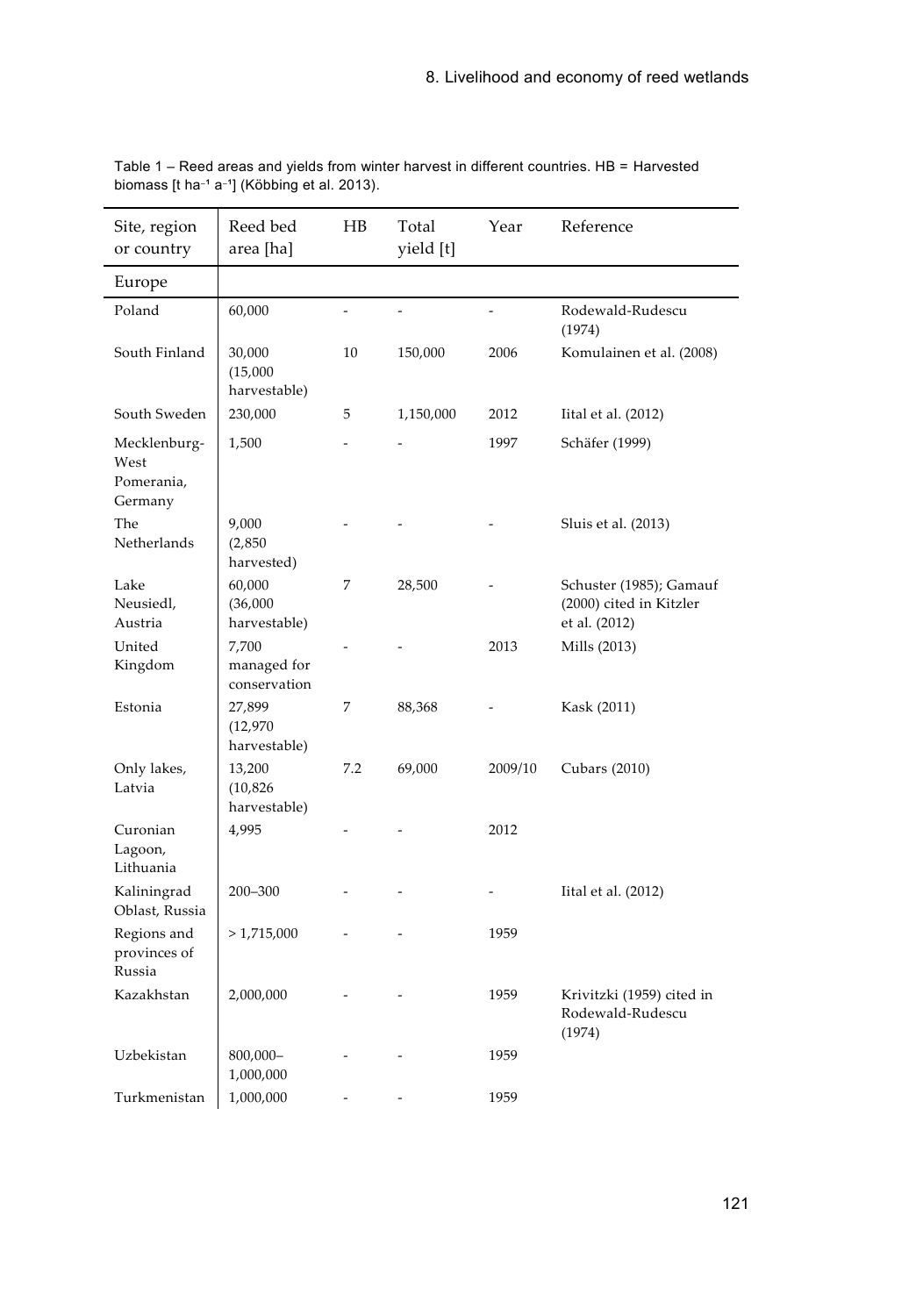| Azerbaijan                                  | $50,000-$<br>100,000               |     |                            | 1959 |                                                              |
|---------------------------------------------|------------------------------------|-----|----------------------------|------|--------------------------------------------------------------|
| Danube Delta,<br>Romania                    | 190.000<br>(125,000)<br>harvested) | 5   | 625,000                    | 1965 | Rudescu et al. (1965)<br>citied in Dela Cruz (1987)          |
| Danube Delta,<br>Ukraine                    | 105,055                            | 5   | 50,000                     |      | Rodewald-Rudescu<br>(1974)                                   |
| Hungary                                     | 26,200                             |     |                            |      | Ruttkay et al. (1964) cited<br>in Rodewald-Rudescu<br>(1974) |
| America                                     |                                    |     |                            |      |                                                              |
| Brackish, salt<br>and tidal<br>marshes, USA | 1,800,000                          |     |                            | 1991 | Chambers et al. (1999)                                       |
| Asia                                        |                                    |     |                            |      |                                                              |
| NW, N, NE<br>and coastal<br>east China      | 484,000                            | 5.5 | $2,600,000 -$<br>2,700,000 | 2004 | Pöyry (2006)                                                 |
| North &<br>South Korea                      | 30,000 and<br>20,000               |     |                            |      | Rodewald-Rudescu<br>(1958)                                   |
| Iraq                                        | 17,300                             |     |                            | 2000 | <b>UNEP</b> (2001)                                           |
| Globally                                    | >10,000,000                        |     |                            |      | Allirand & Gosse (1995)                                      |

According to Pöyry (2006), which were the last available data, *P. australis* covered an area of 1 million ha (484,000 planted reed) outside of protected areas in China 2004. Large reed bed areas are concentrated along the east coast, in the Liaohe River Basin, and in the river basins of the Yangtze and Yellow River. Further contiguous areas are distributed in Inner Mongolia and Xinjiang (Pöyry 2006). The total annual harvested biomass was 2.6-2.7 million t of reed  $(5.5 \text{ t ha}^{-1})$ , moisture content 15-18 %) in 2004, headed by Hunan with 650,000 t and Liaoning with 470,000 t (Table 2).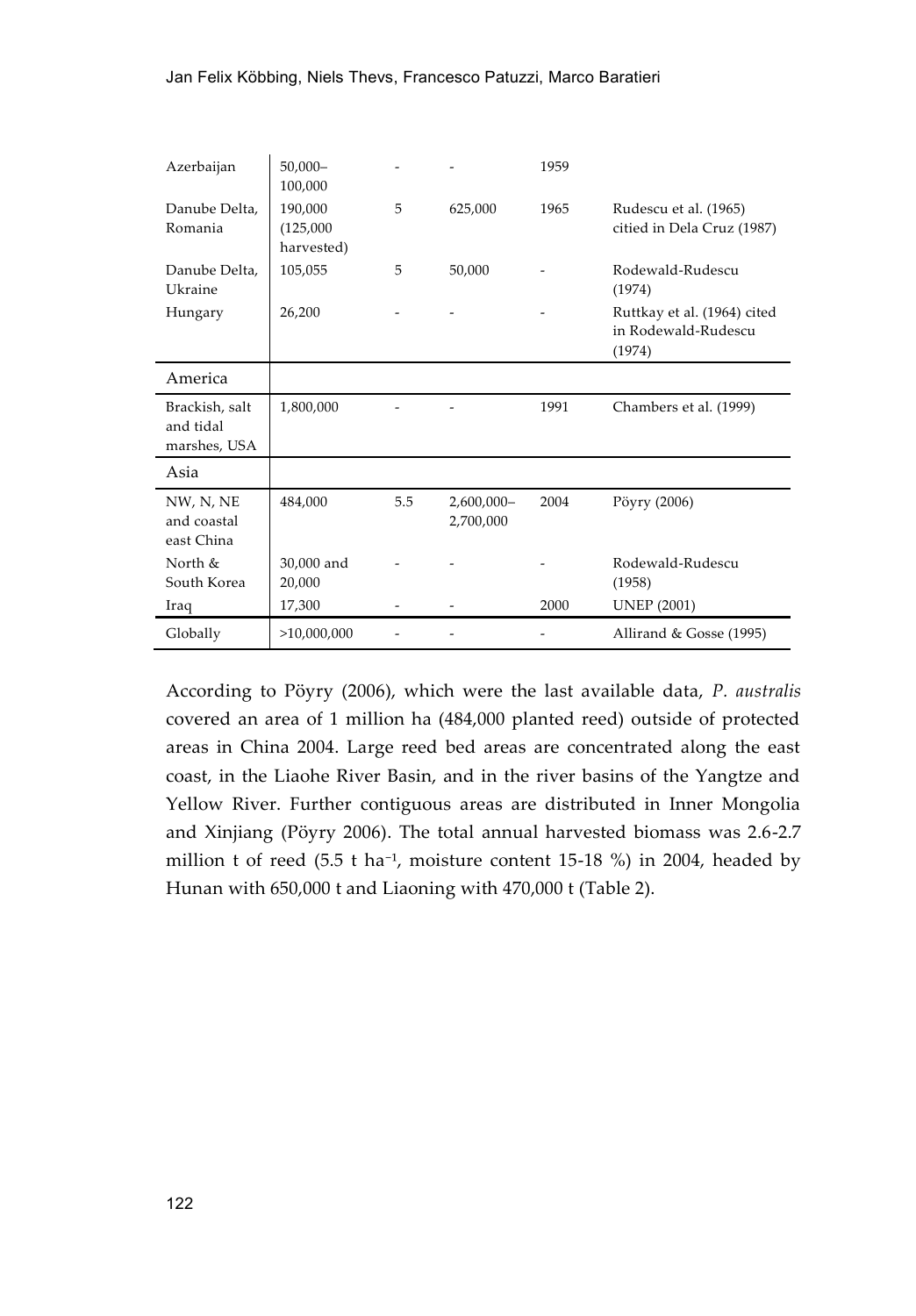| Province     | Yields<br>$[t ha^{-1}]$ | Reed area<br>[ha] | Total yields<br>$[t a-1]$ | Reed price<br>after harvest<br>$\lbrack \in/t^{-1} \rbrack$ | Reed price at<br>end user<br>$\lbrack \in/t^{-1} \rbrack$ |
|--------------|-------------------------|-------------------|---------------------------|-------------------------------------------------------------|-----------------------------------------------------------|
| Heilongjang  | 1.3                     | 160,000           | 210,000                   | $2 - 3$                                                     | $5-6$                                                     |
| Hunan        | 10.0                    | 63,000            | 650,000                   |                                                             | ۰                                                         |
| Liaoning     | 7.5                     | 66,000            | 470,000                   | $\overline{4}$                                              |                                                           |
| Xinjiang     | 9.0                     | 43,000            | 400,000                   | $2.5 - 3$                                                   |                                                           |
| Hubei        | 9.7                     | 36,000            | 350,000                   | 5                                                           |                                                           |
| Inner        |                         |                   |                           |                                                             |                                                           |
| Mongolia     | 4.0                     | 26,000            | 100,000                   |                                                             | 3                                                         |
| Jiangsu      | 0.7                     | 113,000           | 80,000                    | 5                                                           |                                                           |
| <b>Jilin</b> | 0.2                     | 470,000           | 110,000                   |                                                             |                                                           |
| Shangdong    | 7.5                     | 13,000            | 100,000                   | 3                                                           |                                                           |
| Anhui        | 5.3                     | 15,000            | 80,000                    |                                                             |                                                           |
| Total        | 5.5                     | 1,005,000         | 2,550,000                 | 3.4                                                         | 4.6                                                       |

Table 2 – Reed area and yields (incl. 15-18 % moisture content) in the provinces of China 2004 (Pöyry 2006).

The area is estimated to reach 541,000 ha in 2010, dating back to 1998 this is an increase of 1.2 % per year with an annual biomass yield of 4.2 million t of reed (Zhu et al. 1998). A productivity increase from  $4$  t ha<sup>-1</sup> to 10 or 12 t ha<sup>-1</sup> was estimated to be possible until 2010 (Pöyry 2006; Zhu et al. 1998). Table 3 shows that reed can be an important raw material in China with big concentrated stands, which allows comparable easy harvest.

## 8.3 Reed products worldwide: Source for products

Reed has been used for centuries as raw material for construction, fodder, fertiliser and as an energy source. Today these four reed utilisations still exist and new applications, e.g. raw material as polymers, are investigated. On an industrial scale, reed is used in the field of house construction, paper production and as an energy source (as discussed in Chapter 7). As house construction material, reed plays a role for roofing.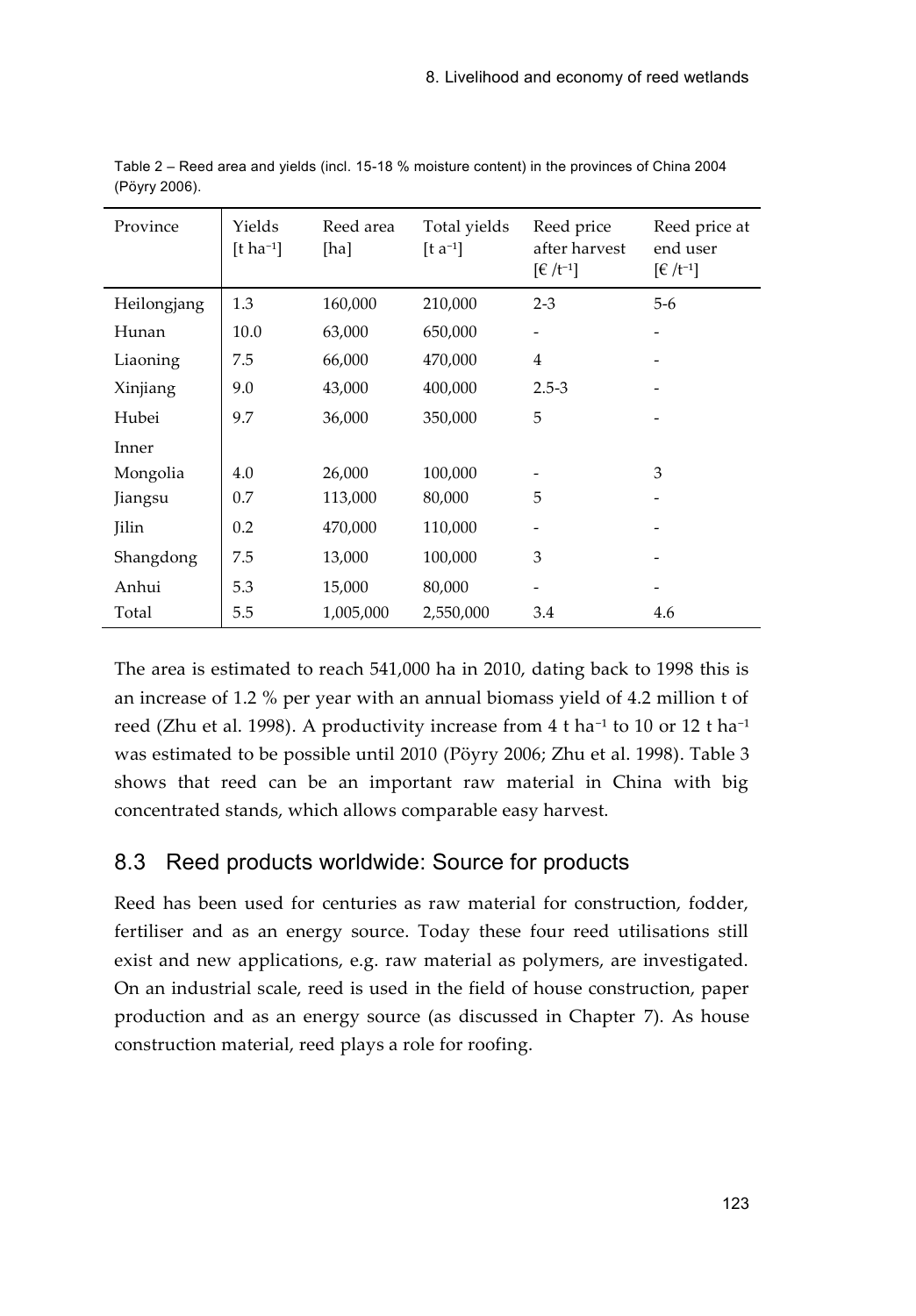| Year   | Area<br>[ha] | Yields in<br>plantation<br>[million t] | Yields in natural<br>reed beds<br>[million t] | Total<br>yields<br>[million t] | Supply<br>for pulp<br>[million t] | Pulp<br>output<br>[million t] |
|--------|--------------|----------------------------------------|-----------------------------------------------|--------------------------------|-----------------------------------|-------------------------------|
| 1985   | 442,670 1.36 |                                        |                                               | 1.36                           |                                   |                               |
| 1987   | 471,410 1.47 |                                        |                                               | 1.47                           |                                   |                               |
| 1988   | 483,300 1.62 |                                        |                                               | 1.62                           |                                   |                               |
| 1989   | 488,680      | 1.65                                   |                                               | 1.65                           |                                   |                               |
| 1990   | 481,650      | 1.66                                   |                                               | 1.66                           |                                   |                               |
| 1991   | 485,510      | 1.69                                   |                                               | 1.69                           | -                                 |                               |
| 1992   | 488,000      | 1.73                                   |                                               | 1.73                           |                                   |                               |
| 1995   | 510,000      | 1.95                                   | 0.61                                          | 2.56                           | $\overline{2}$                    |                               |
| 2000*  | 540,000 2.62 |                                        | 0.65                                          | 3.27                           | 2.78                              | 1.08                          |
| 2004** | 484,000 -    |                                        | $2.6 - 2.7$                                   | $\qquad \qquad \blacksquare$   | ۰                                 | $1.1\,$                       |
| 2010*  | 600,000      | 4.2                                    | 0.75                                          | 4.85                           | 4.2                               |                               |
|        |              |                                        |                                               |                                |                                   |                               |

Table 3 – Reed area and yields in China from 1985-2010. \* Forecast from 1998, \*\* Pöyry (2006) (Zhu et al. 1998).

For a long time, reed has been the only roofing material in northern Europe. Until present, it is used for roof thatching in a wide part of northern Europe and Japan. The main consumers are The Netherlands, Germany, Poland, Denmark, United Kingdom, the Baltic countries and Japan (Hawke & Jose 1996; Stenman 2008). Production has shifted from local domestic production to large reed areas in the Danube Delta and recently China. Straight, dry, nutrient poor winter reed is required and pursued for  $\epsilon$  2 to  $\epsilon$  3 per bundle. In house construction reed can also act as material for insulation and reed panels (Holzmann & Wangelin 2009). Panels can be used to separate walls, fixed at walls for insulation and covered with clay. Such panels can be produced in a flexible way according to the sizes required. Cost vary from around  $\epsilon$  6.50 to  $\epsilon$  10 /m<sup>-2</sup>, e.g. as in Austria (Reichel 2013).

Reed can also be chopped and compressed to granulate panels suitable for indoor construction (Reichel 2013; Holzmann & Wangelin 2009). Next to house construction material, paper mills are the other big consumer of reed at the industrial scale. The high cellulose content (i.e. 39-59 %) of reed biomass makes it a demanding source for pulp production (Rodewald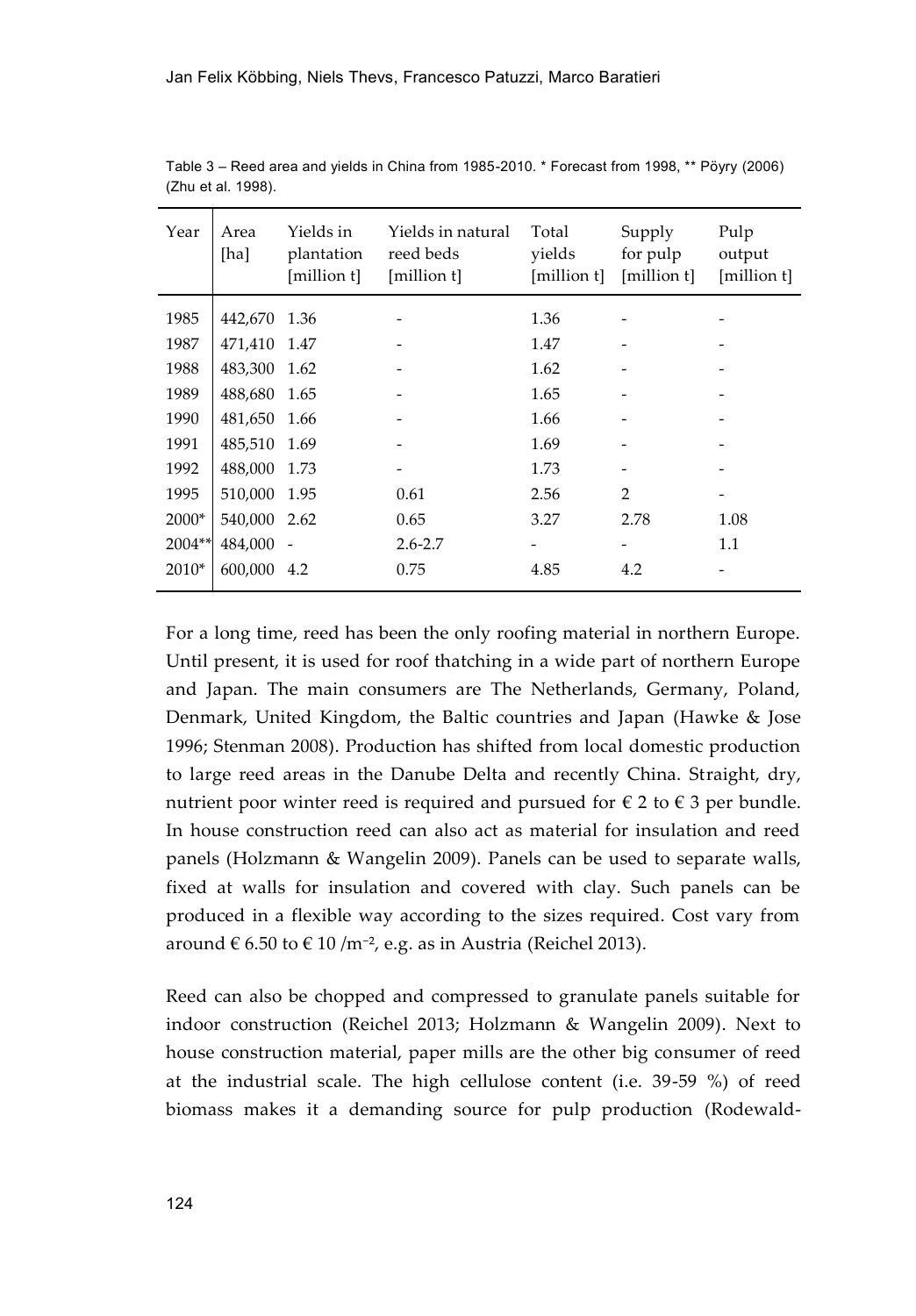Rudescu 1958). Challenges occur with the sewage treatment of non-wood pulp waste water (Paavilainen 1998), which are one of the reasons for the shutdown of reed paper mills in Sweden, Egypt, Romania, Iraq, Italy, the former German Democratic Republic and the former U.S.S.R (Wayman 1973; Sainty 1985). Today, such reed mills operate in China and parts of India (Savcor Indufor Oy 2006). One ton of paper pulp requires  $5.3 \text{ m}^3$  of softwood,  $4.1 \text{ m}^3$  of beech wood or 3.3–3.5 t of reed (Chivu 1968). The last introduced possible industrial utilisation is the use of reed as a basis for bio-based plastic. The high cellulose content makes it a possible material for functional polymers (Fachagentur für nachwachsende Rohstoffe 2012). Lignin, hemicelluloses and especially cellulose are extracted and used for different applications, e.g. viscose/rayon, plastic or ethanol (Holzmann & Wangelin 2009); though, this application of cellulose-biomass is still in its research stages.

Reed biomass is converted into energy through combustion, biogas or as a bio-fuel. All parts of a reed plant can be used for energy generation. For combustion purposes we find the dry reed, from winter harvested plants, the preferred choice. The dry reed biomass is fired in stoves or power plants. The bulk density (20–60 kg m<sup>-3</sup>) of reed is low so that a use in a local scale is favoured, in order to avoid long distance transport. Still, reed biomass is pressed into bales, briquettes or pellets, in order to increase its density (Iital et al. 2012; White 2009). The average heating value of reed is 17 MJ  $kg^{-1}$  and the calorific value of wood pellets is 17 MJ kg $^{-1}$  whereas that of oil is 42.5 MJ  $kg<sup>-1</sup>$  (BIOMASS Energy Centre 2013), which is around half that of coal (Köbbing et al. 2014b). Biogas is produced in anaerobic digestion from green spring or summer reed, which have a high nutrient content (Kask 2011). One kilogram of reed produces  $0.4$ - $0.5$  m<sup>3</sup> of biogas with a maximum methane content of 55-60 % (Komulainen et al. 2008). Reed as raw material for biogas digestion is suitable for domestic digesters as well as large-scale plants; the left over sludge, if not polluted, can be used as fertiliser (Hansson & Fredriksson 2004). The production of biofuels (bio-ethanol or bio-diesel) is possible from all kind of biomass with a high cellulose content, which can be pre-treated to glucose (Tutt & Olt 2011). For reed, this application is still in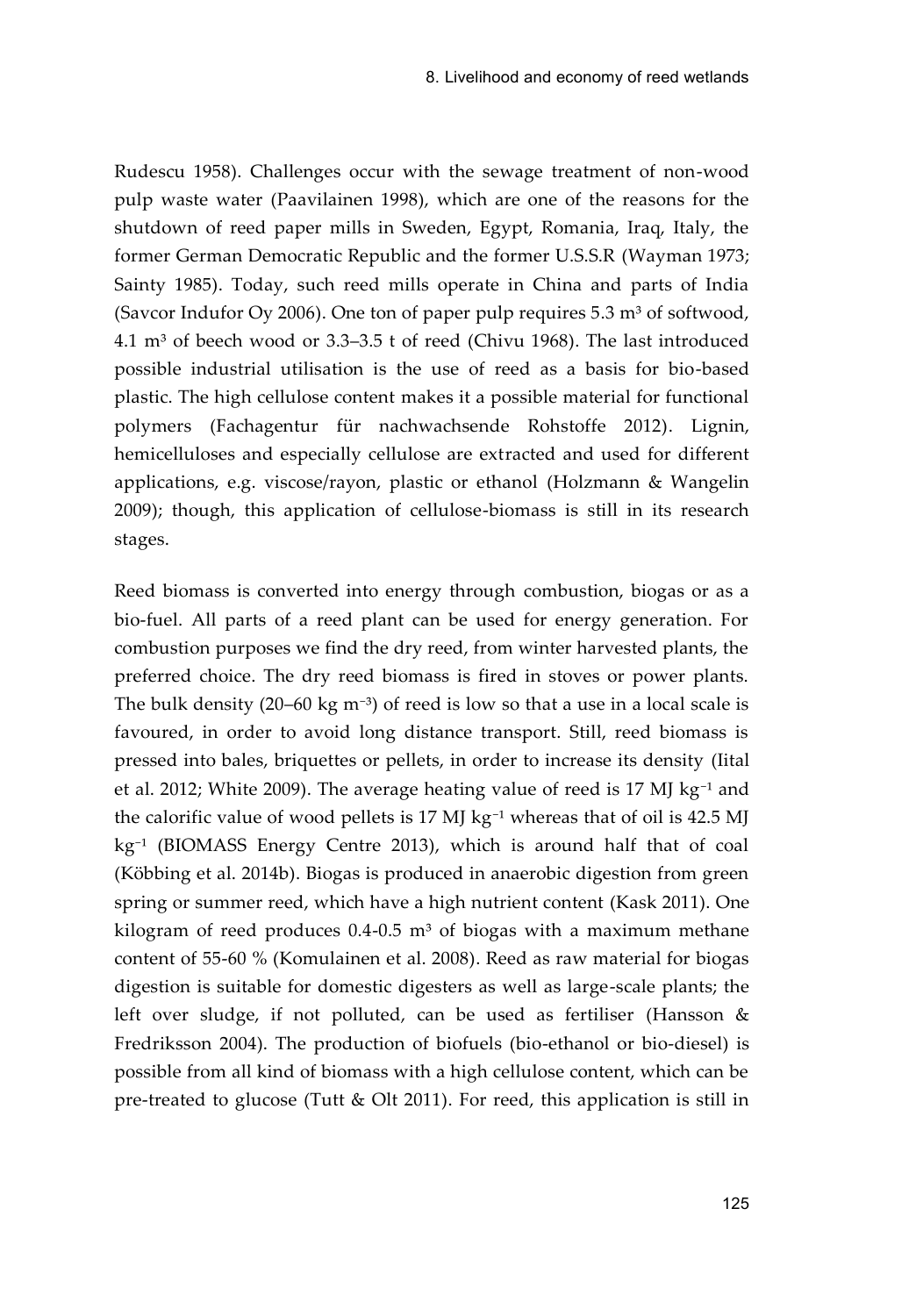an experimental stage due to missing demand, high costs and lacking of availability. Reed can be eaten by water buffalo, sheep, cattle and goat either as fresh fodder or as hay (Häkkinen 2007; Thevs et al. 2007; White 2009). It is easy to digest (similar to hay or straw) and can be a roughage (especially K and Mn) for ruminants, but has a comparable low nutritional value (Baran et al. 2002; Rodewald-Rudescu 1974). As a fertiliser, only pre-treated reed is suitable, for example as sludge from biogas digesters. Preferably summer reed should be used as fertiliser, because it contains sufficient amounts of nutrients (Hansson & Fredriksson 2004). Untreated, only chopped reed biomass, is unsuitable as fertiliser due to its high C:N ratio.

Next to the applications of harvested reed biomass, reed beds have the ability to purify water. This function is used in many natural as well as artificial wetlands to treat nutrient pollution from nitrogen and phosphorus. The nutrients are removed by bacterial ammonification and dentrification processes initiated by reed stalks and by nutrients uptaken by the reed plants (Kronbergs et al. 2006). If reed biomass is harvested in spring or summer, the nutrients incorporated in the biomass are removed from the specific wetland. In autumn, the nutrients are relocated into the rhizome so that not many nutrients are removed through winter harvest. Thus, reed harvest as restoration technique removes nutrients from wetlands at the same time. The nutrient peak of the aboveground biomass is reached in July and August, whereas in winter the nutrients are stored in the root system. Experience from Sweden show an extraction of 20 kg N and 1 kg P in a reed yield of  $5$  t ha<sup>-1</sup> in winter time (Graneli 1990).

### 8.4 Reed usage in China: Important feedstock

The utilisation of reed has a long tradition in China since centuries. Traditional uses are fodder, mats, baskets, huts, construction material, straw checker boards for sand fixation and fire starting material (Hansmann 2008b). Currently about 95 % of the harvested reed is used for paper production, minor uses are still mats or fodder. Reed is harvested in winter, in particular in north China where an ice cover allows a simple harvest. Mostly cut by local farmers, the reed is bundled, pressed and transported to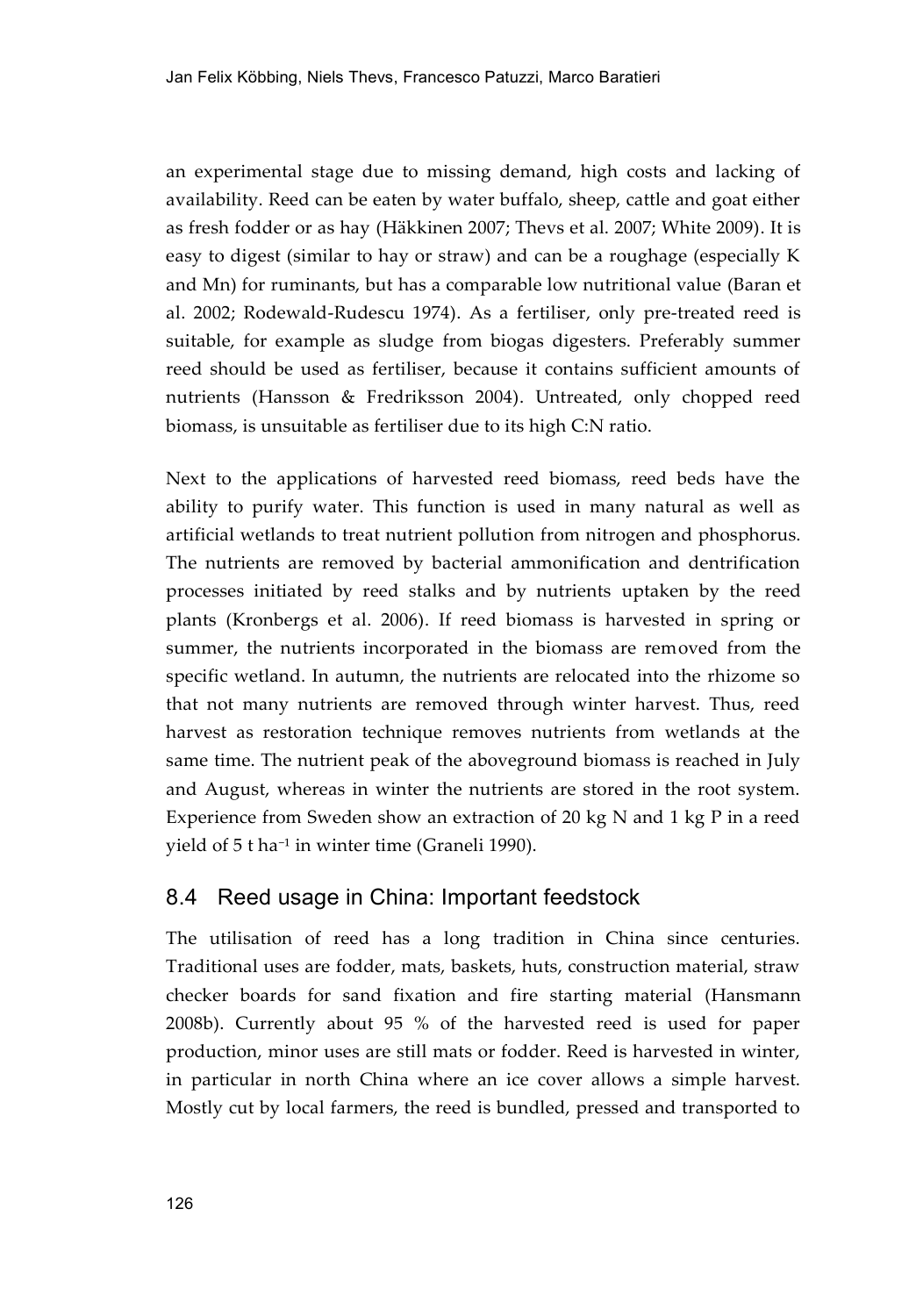the end user, mainly paper mills (Photograph 9). Reed for fodder is grazed or cut by boat in late spring or summer (Photograph 10). Paper production, the most important application for reed in China is investigated. Approximately 2.6 to 2.7 million t of raw reed material has been used in 2004, corresponding to 1.1 t of pulp. This amount equals to 10 % of the nonwood fibre pulp production in 2004 (Figure 1). According to the estimations of Zhu et al. (1998), this would correspond to 4.2 million t of reed in 2010 (Table 3).



Figure 1 – [a] Total pulp production and [b] non-wood pulp production in China in 2004 (Pöyry 2006).

Traditionally, China is using a high amount of non-wood raw materials like agricultural residues (e.g. straw or bagasse) for paper production due to a lack of domestic wood feedstock. Starting in the 1950s, numerous small, rural, collectively owned paper mills were founded, with an annual production of only a few thousand tons of pulp. Missing self-owned wastewater treatment facilities, most of them caused severe water pollution. Following more strict environmental regulations, many of these have been shut down since the 1990s and have been replaced by bigger wood-based paper mills (Lang 2007). This also influences rural labour markets where around 8 million generate parts of their income from harvesting, trading or transporting biomass (Lang 2007). This trend also led to a drop of reed price and to search for new reed applications. Due to the low bulk-density, long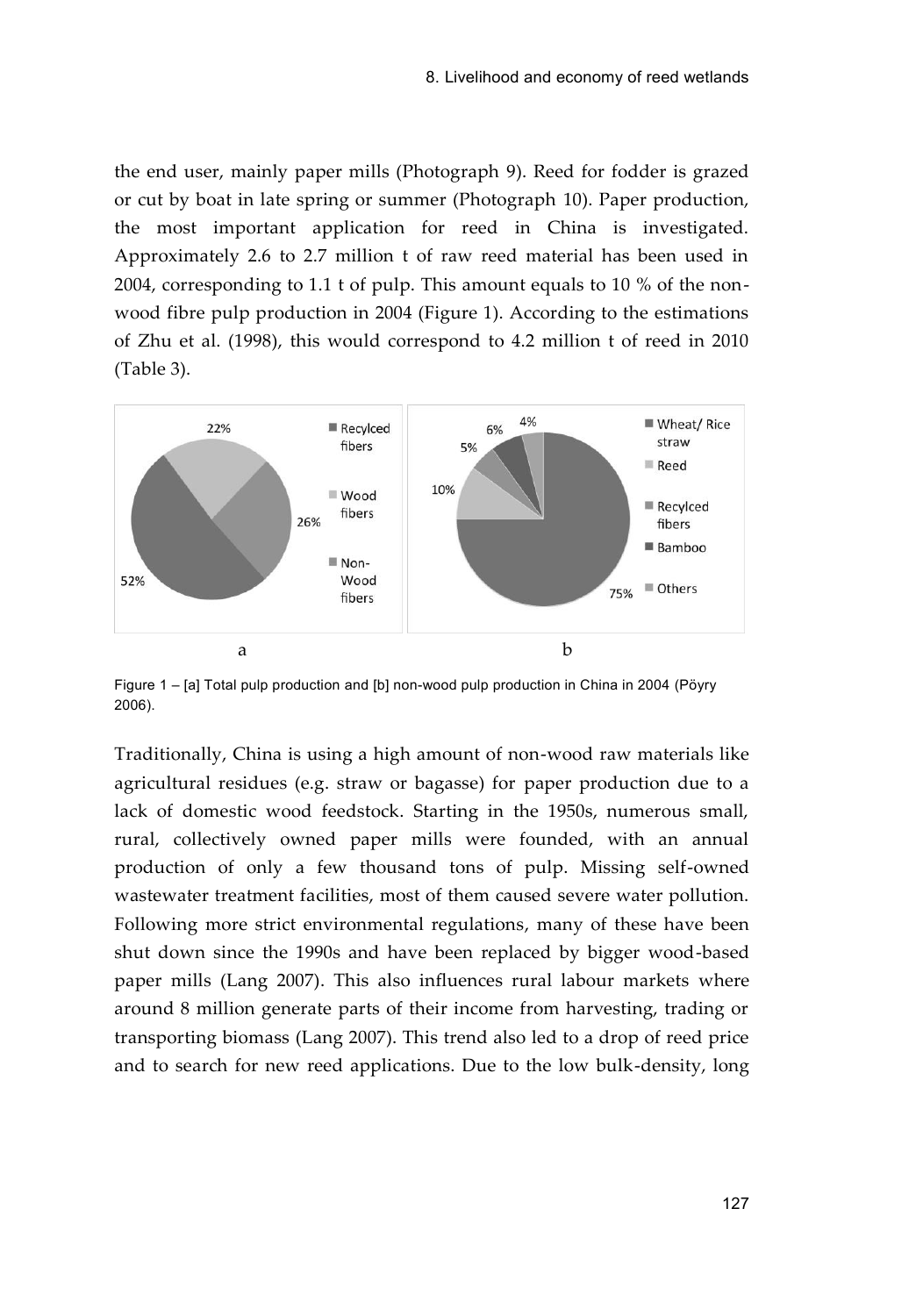distance transportation for reed is economically not viable and local utilisation should be favoured.

## 8.5 Reed use in China: Case studies

In this section, we introduce reed utilisation for four case studies: Liaohe Delta, Tarim Basin in Xinjiang, Yellow River Delta and Wuliangsuhai Lake. The Liaohe Delta and the Yellow River Delta represent two large reed areas with a continuous water supply in coastal regions. The Tarim Basin and the Wuliangsuhai Lake represent the reed use situation under arid climate in northern and northwestern China. An overview about the four case studies is illustrated in Table 4.

| Case study                 | Province | Reed<br>area [ha] | Yields<br>per ha [t] | Total<br>yield [t] | RP        | Reference                                              |
|----------------------------|----------|-------------------|----------------------|--------------------|-----------|--------------------------------------------------------|
| Liaohe Delta               | Liaoning | 100,000           | 4.5                  | 450,000            | 40 (2004) | Pöyry (2006); Xiao &<br>Li (2004); Ye et al.<br>(2013) |
| Tarim Basin                | Xinjiang | 37,000            | 8                    | 300,000            | 14 (2007) | Hansmann (2008)                                        |
| Yellow River<br>Delta      | Shandong | 100,000           | 15                   | 150,000            |           | Man & Croon (2007)                                     |
| Wuliangsuhai Inner<br>Lake | Mongolia | 18,800            | 5.3                  | 100,000            | 41 (2011) | Köbbing et al. (2014a)                                 |

Table 4 – Overview about the four introduced case studies; RP = Reed price after harvest  $\lceil \xi / t^{-1} \rceil$ (year) (Köbbing et al. 2014a).

### 8.5.1 Liaohe Delta

As mentioned above, the 400,000 ha Liaohe Delta (also Panjing) in northeast China (121 °10' – 122 °30' E, 40 °30' –41 °30' N) in the province of Liaoning is known as the biggest contiguous reed area worldwide, with an area of 100,000 ha of reed beds (Xiao & Li 2004). A sophisticated water management scheme enables people to regulate the water table according to the biological requirements of the reed beds. Reed beds are burned regularly, in order to eliminate eventual pests and other vegetation (Ji et al. 2009; Ye et al. 2013). All this had led to an annual increase of 600 ha of reed area between 1984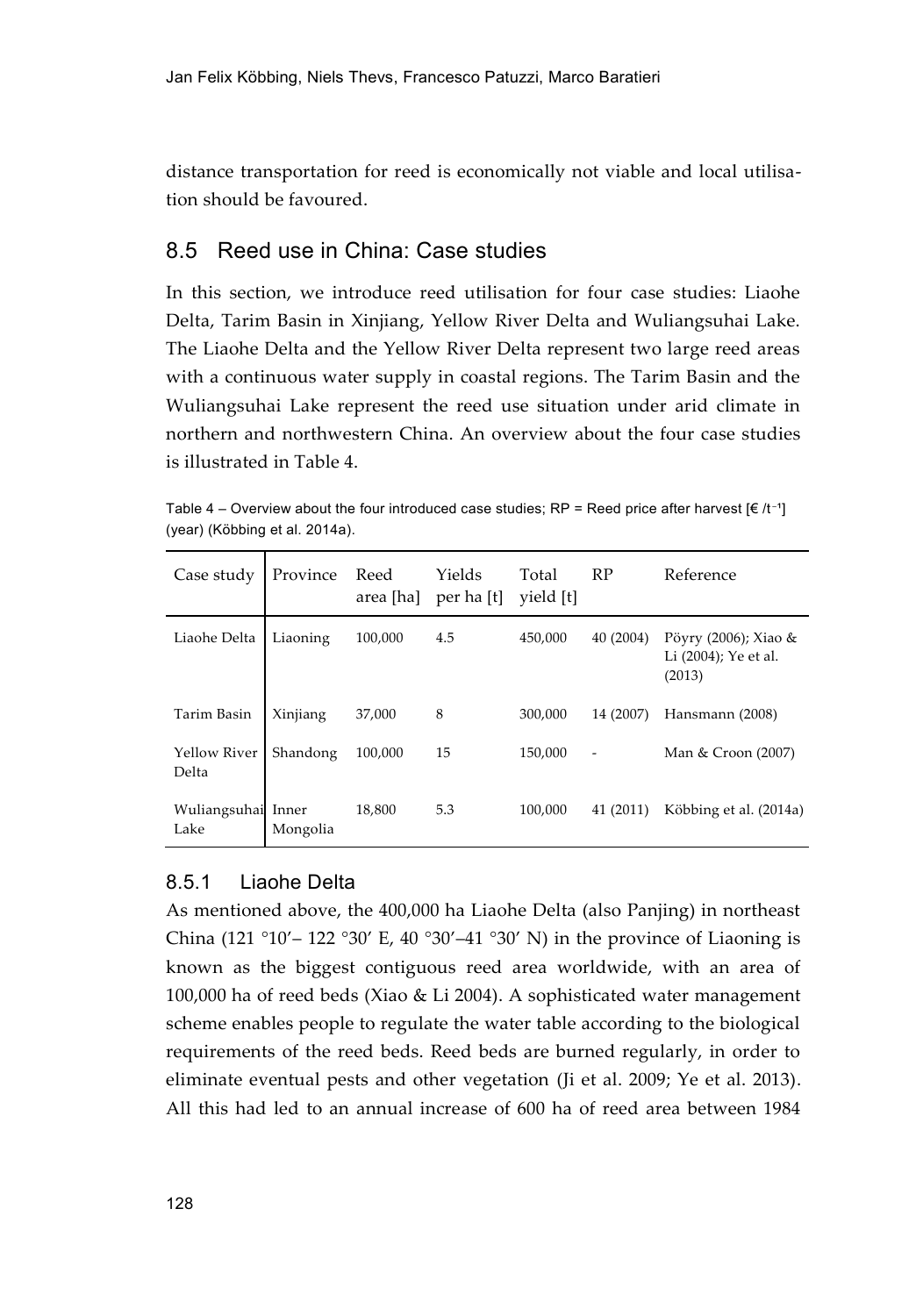and 2006 (Ji et al. 2009) and levelled out the yields increases. In 2011, around 450,000 t of reed were harvested (Ye et al. 2013). The reed is harvested with traditional agriculture trucks during winter, bundled by hand, and transported by train or truck to the paper mills in the region (Ye et al. 2013).

The paper mills Yingkou Paper and Jin Cheng Paper in Yingkou and Jincheng, respectively, have an annual production capacity of 150,000 t pulp each, which corresponds to 700,000 t of reed raw material intake (calculated by a factor 2.3 from reed to pulp) (Pöyry 2006). In 2011, the two paper mills in Jincheng lacked 140,000 t reed biomass (Ye et al. 2013). In 2004, the harvested reed raw material price was  $\epsilon$  40 /t<sup>-1</sup> (Pöyry 2006), which is comparably high, probably due to the high competition between reed users. The whole management is focussed to gain high yields, other ecosystem functions and services such as habitat for birds are neglected.

#### 8.5.2 Tarim Basin

The second case of reed use, introduced here is located in Xinjiang in the far northwest of China. Along the Tarim and its tributaries and at the Bosten Lake, reed beds are distributed. The latter has an area of 98,000 ha (Xia et al. 2001). Reed grows inside the lake, along the shores of the lake and the Tarim River and on irrigated or drainage fields. Reed at Boston Lake is exclusively used for paper production by Bohu Reed Company which is managing 30,000 ha inside the Boston Lake, plus 7,000 ha artificial planted reed at the shore (Hansmann 2008b). The reed beds are managed in terms of water table by the help of pumps and dams, in order to increase the productivity and enable an easy harvest. The harvest is done by tractors and harvesting machines or manually with sickles. The harvested reed serves as a source of cellulose for which is supplemented by 10 % wood cellulose. The paper mills has a current production capacity of 120,000 t of pulp which corresponds to 300,000 t of reed intake (Hansmann 2008b).

Apart from this one major user, reed is used in wetlands by local farmers as additional income. The reed business involves a specialised network of people dealing with cultivation, transportation, trading, manufacturing and purchasing. Final products are weaved (bora) mats (Photograph 11 and 12),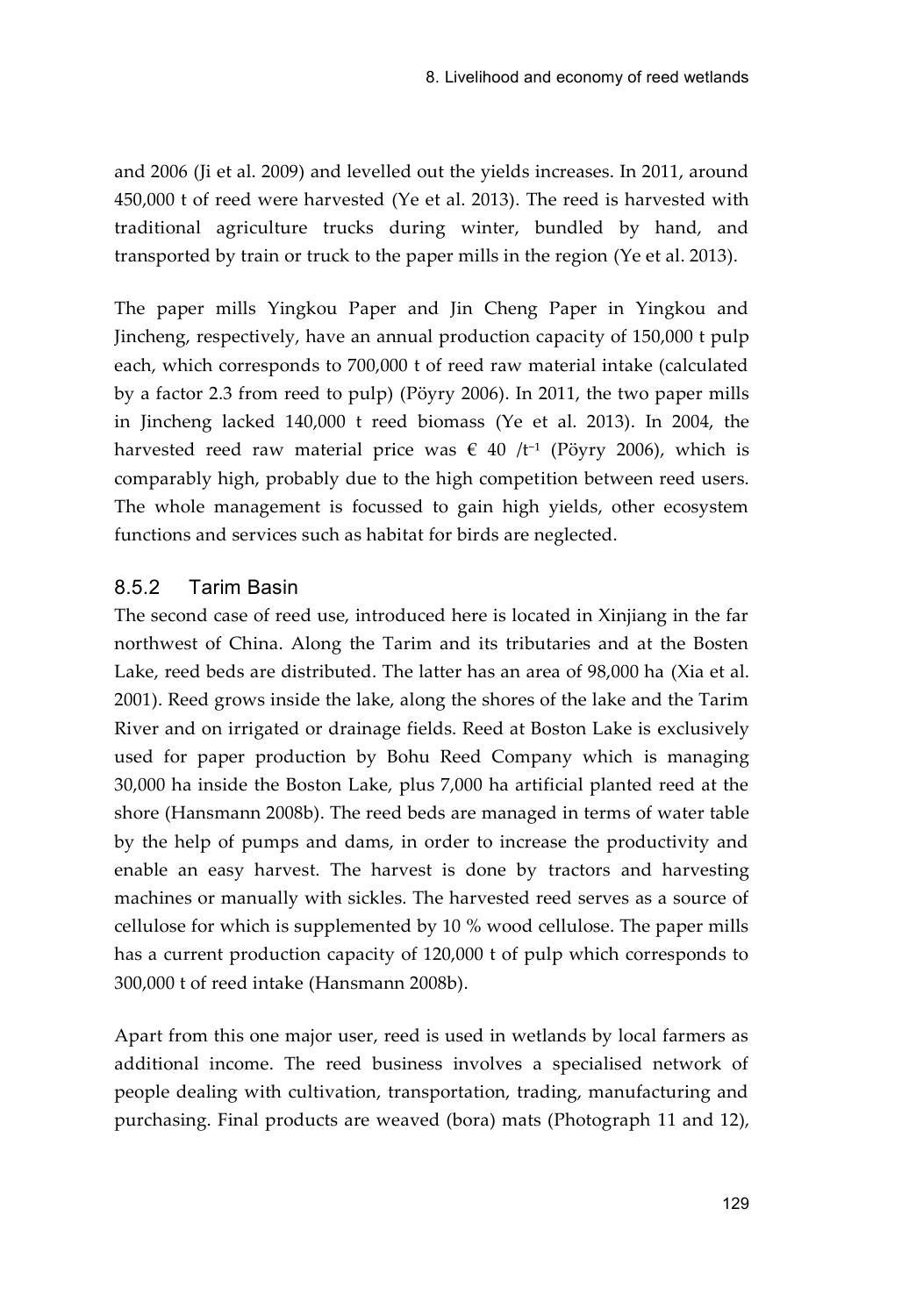reed (Yuban) panels (Photograph 13 and 14), reed blinds and bundled strings. Bora mats are sold for  $\in$  1.40 to  $\in$  2.30 and  $\in$  2.80 to  $\in$  5.60 (in 2008) depending on the quality for small  $(1.8 \times 3 \text{ m})$  and big  $(3 \times 6 \text{ m})$  mats, respectively. The mats are used for traditional Uighur adobe house construction. Yuban panels in contrast are produced by compressing and binding reed in one meter wide and required length panels. They were sold for  $\epsilon$  0.40 /m<sup>2</sup> in 2008. Reed bundled in 10-15 cm rope is used for roof construction and for fencing. These bundles were purchased for  $\epsilon$  0.04 /m in 2008 (Hansmann 2008b). A rare use of reed is in the construction of blinds for construction or as insulation material. Separate reed culms of the same length bind together in chains. The size of 2.5 x 10 m length is sold for  $\epsilon$  2.80 in 2008 (Hansmann 2008b). Moreover, especially on sites with low productivity, reed is used as a fodder plant for sheep, goats, cattle or donkeys in spring and early summer (Gahlert 2006; Hansmann 2008b).

### 8.5.3 Yellow River Delta

The third reed case study introduced here is the Hekou district, Shandong Province, in the Yellow River Delta. The delta expands over an area of 780,000 ha, with reed covering more than 100,000 ha (Man & Croon 2007). With an average yield of 15 t ha<sup>-1</sup>, a feedstock of 150,000 t is available (Man & Croon 2007). It is used for paper production in traditional paper mills, though, these paper mills are shut down gradually due to water pollution. New alternatives for utilisations of the reed biomass are explored, e.g. environmentally-friendly paper mills, energy production in biomass power plants or panel production.

### 8.5.4 Wuliangsuhai Lake

As described in Chapter 2, the Wuliangsuhai Lake is a shallow, eutrophic wetland with a dense cover of *P. australis*. An area of 18,800 ha is covered with reed, corresponding to more than half of the lake area and producing around 100,000 t of reed per year (Köbbing et al. 2014a). Harvest ensures the regular removal of biomass, which otherwise would decompose inside the lake and accelerate the eutrophication process. In this respect, a market demand for reed is important for the lake maintenance and restoration. From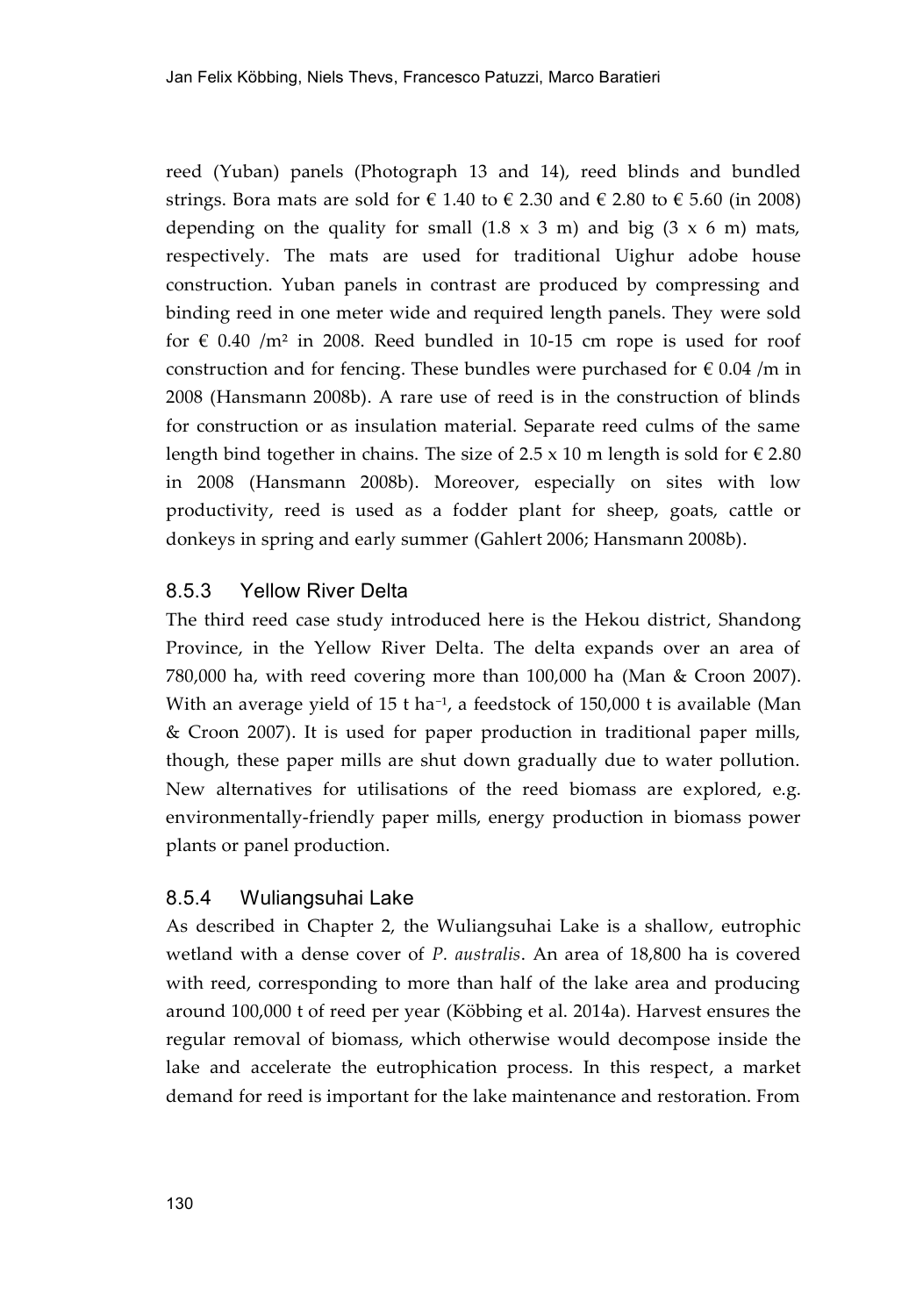our investigations, Figure 2 illustrates the total lake area, reed area and yield from 1986 to 2010. In the areas bordering Wuliangsuhai Lake, roughly another 100,000 tons of reed are cultivated (Köbbing et al. 2014a).



Figure 2 – Total lake area, reed area and yield from 1986–2010.

This huge biomass feedstock is an important income source for local people and for hired migrant workers. Until 2008, the reed resource was almost exclusively used for paper production in two paper mills in and near Urat Front Banner. Some minor parts were used to produce mats for construction and insulation of greenhouses (Photograph 15 and 16). More restrict environmental regulations and a missing wastewater treatment led to the shutdown of the paper mills and to two new consumers in Ningxia Province, 800 km away. The additional transportation costs had reduced the revenues of the responsible lake administration and lead to a search for new, local products.

The cut reed raw material is sold to the paper mills for  $\epsilon$  41 /t, which includes  $\epsilon$  22 /t paid to local fishers and farmers for the harvest. Before loading on trucks, the reed is compressed into bales (Photograph 17 and 18)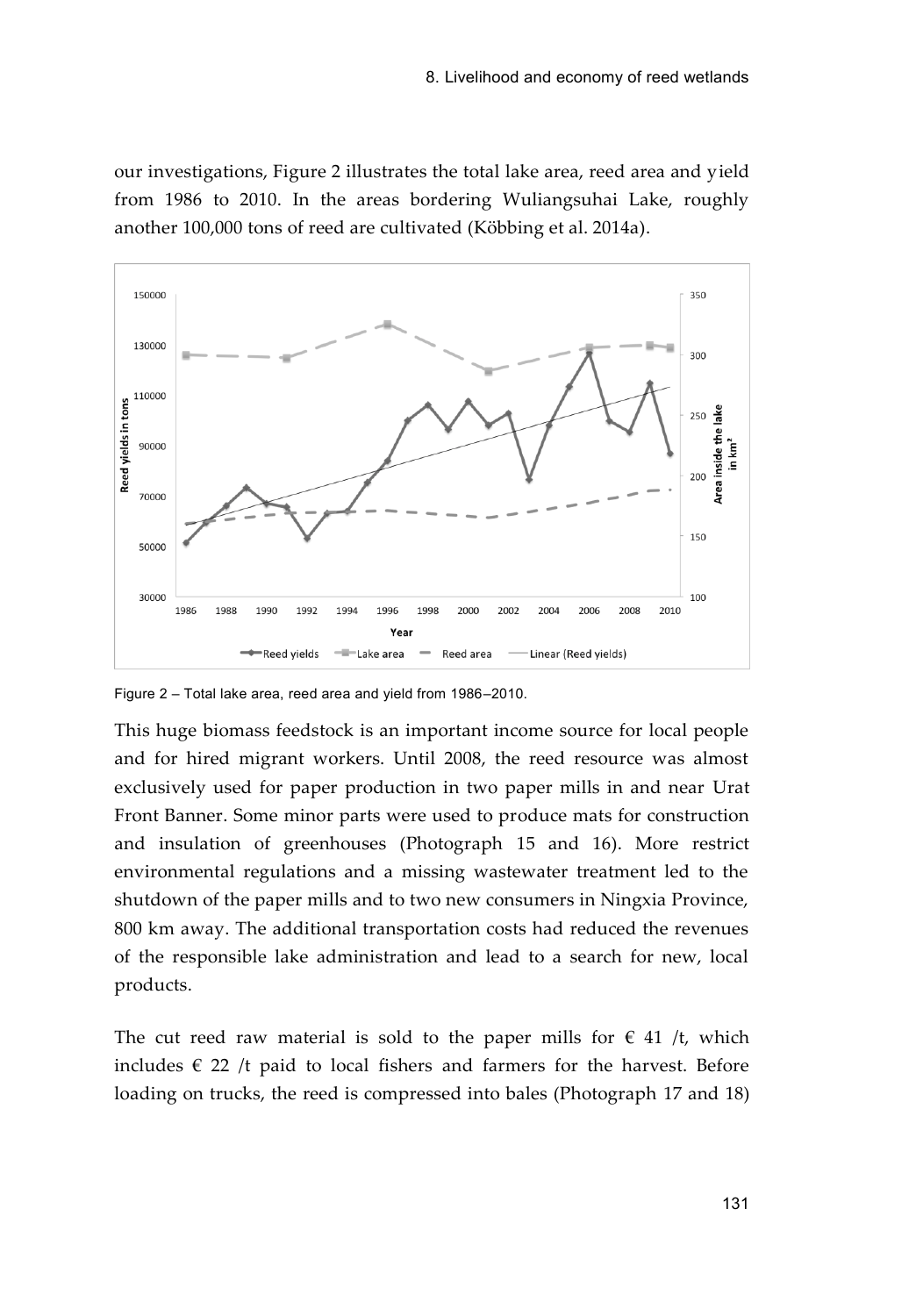which costs around  $\in$  13 /t. Transportation costs another  $\in$  20 /t which results in a reed price at gate of around  $\epsilon$  75 /t (Photograph 19); loaded reed trucks are weighed before leaving the area (Photograph 20 and 21). The costs for pressing and transportation corresponds to the reduced income of the lake administration and also affects the income of around 4,000 people engaged in the harvesting process (Table 5).

| Actor               | Activity       | Price per Units<br>$\lbrack \in/t^{-1} \rbrack$ | Total $[\in]$ |
|---------------------|----------------|-------------------------------------------------|---------------|
| Lake administration | Revenue        |                                                 | 41            |
|                     | Harvesting     | 22                                              | ۰             |
| Paper mill          | Raw material   | 41                                              |               |
|                     | Pressing       | 13                                              | 75            |
|                     | Transportation | 20                                              | ۰             |

Table 5 – Reed network and value chain at Wuliangsuhai Lake in 2011 (Köbbing et al. 2014a).

New, higher valued applications are investigated by the Wuliangsuhai Lake administration to increase profitability of the reed business. As noted earlier in this chapter, only a few reed products are suitable for large-scale applications such as panels, thatching, paper and energy. In China, reed as construction material is seen as backwards, or old-fashion, and lacks market demand. A new, clean paper mill could be an option, but requires high investments and therefore seems not to be an option.

Facing the rapid increase in energy demand in China and the negative impacts of the intensive coal consumption, reed as an energy source, as investigated in Chapter 7, offers two novel scenarios. First, the replacement of rural, coal-based furnaces by biomass ones (Scenario 1) and second, the construction of a combined heat and power (CHP) generation in a dedicated gasification plant, that is, centralised heat and power generation (Scenario 2). A 30 MW CHP plant has been considered, which corresponds to a total reed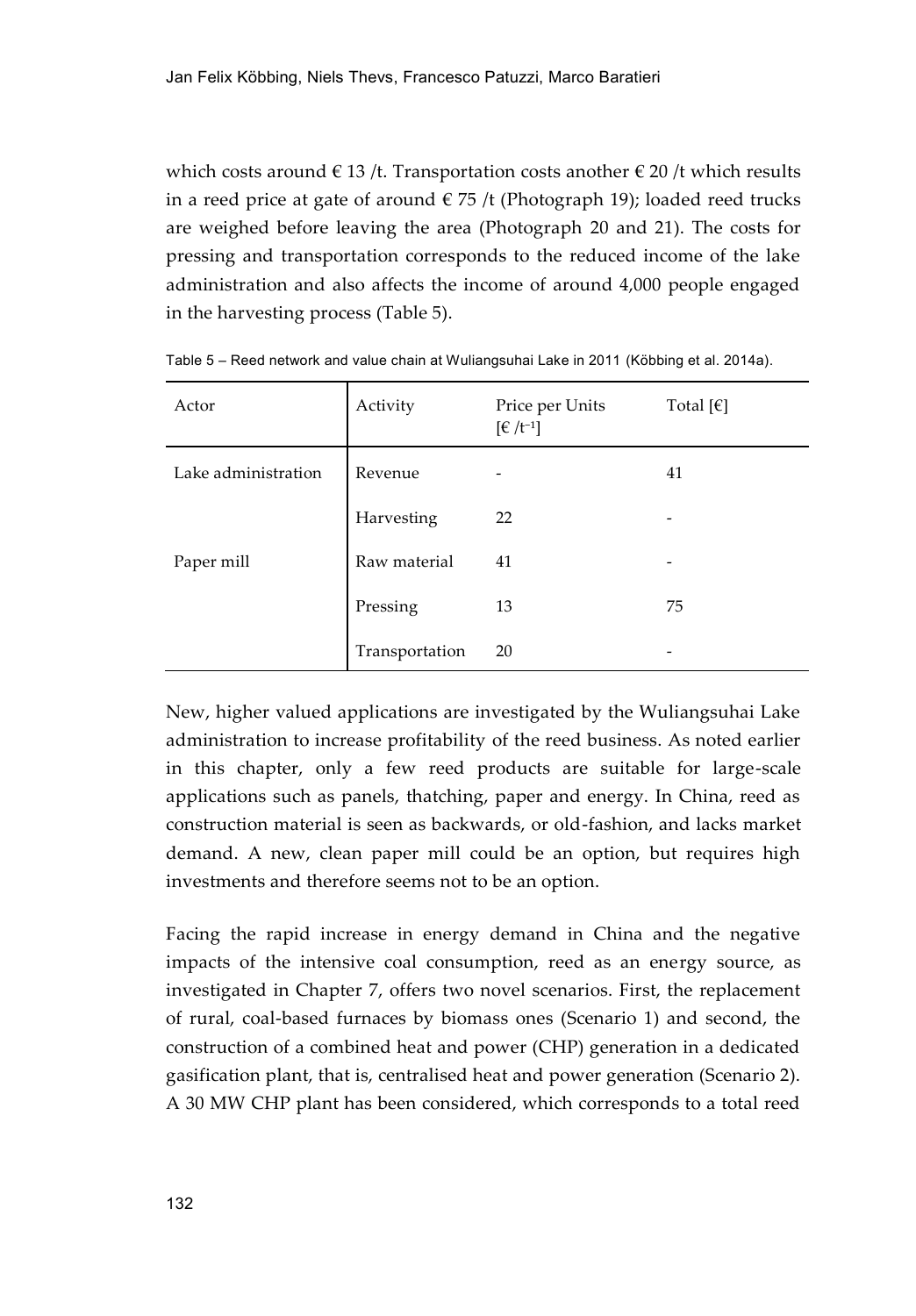raw material consumption of 212,049 t. From Table 6, it can be seen that reed biomass furnaces can be competitive under the assumption that the energy efficiency of the new furnaces raises from 10 to 75 %. For a CHP plant, the reed price per MJ/kg will be around 1/3 more expensive. Also, the Net Present Value (NPV) valued calculated for 20 years was slightly negative. The calculation for both scenarios is based on a few assumptions. Change factors such as rising labour costs or increasing subsidies will, respectively, influence the result in a negative or positive way.

|                                            | Present situation |       | Scenario 1                          | Scenario 2               |
|--------------------------------------------|-------------------|-------|-------------------------------------|--------------------------|
|                                            | Rural coal        |       | Coal plant Reed biomass<br>furnaces | CHP plant fed by<br>reed |
| Heating value<br>[M]/kg                    | 23                | 23    | 15                                  | 15                       |
| Average purchasing<br>price per $kg * [f]$ | 0.082             | 0.042 | 0.054                               | 0.041                    |
| $\epsilon$ per MJ/kg                       | 0.003             | 0.001 | 0.003                               | 0.002                    |

Table 6 – Heating value and prices for reed and coal at Wuliangsuhai wetland. \* Inflation adjusted from February 2004 to February 2011 according the consumer price index in China reported in (OECD 2013). (Köbbing et al. 2014b).

# 8.6 Conclusion

Reed as a source for multiple products has been important for China since human time. Long used as a construction material and a fodder plant, in the 1950s it was discovered as a valuable source for cellulose, which was short, due to lack of domestic forest resources. After markets opened in China the import of wood resources for paper production increased, but at the same time most of the domestic non-wood paper mills came under pressure due to their smaller size. Supply and demand, forced these smaller industries into financial despair as costs of maintaining their own water treatment facility became less supportable.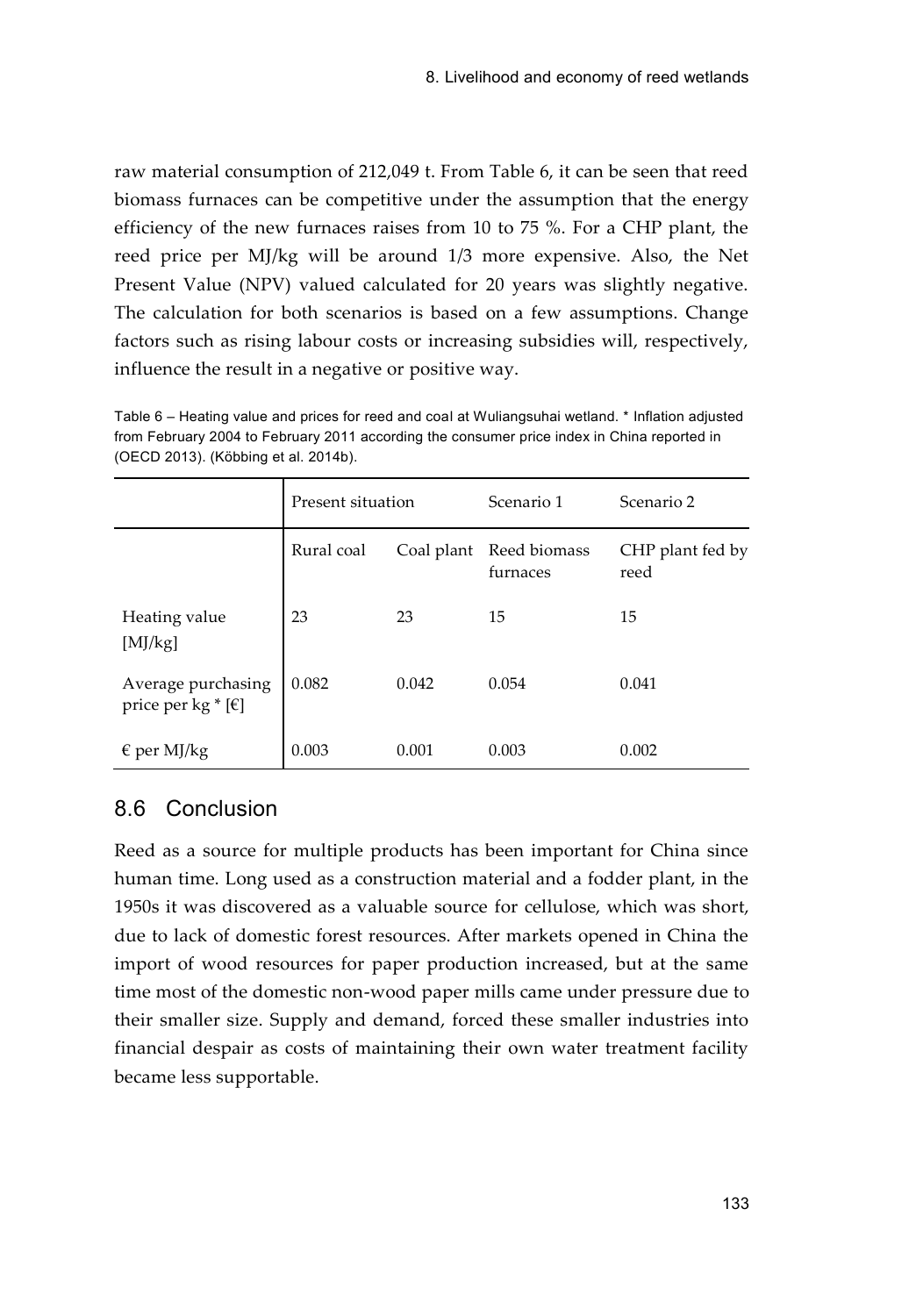Today, reed bed managed all over China continues to innovate and change with market demands – seeking new consumer ends for reed resources. The most promising use is energy production by combustion or ethanol production, novel environmentally-friendly paper mills, natural water treatment plants and, in some cases, reed panels. But all of these products are often hardly or not profitable and need governmental support. If not, the situation will become similar to the one in Europe. Some reed beds will be reclaimed for more profitable uses like agriculture or urbanisation, others have to be costly managed (incl. harvest production) by environmental management schemes.

#### Key References

- Dela Cruz, A. 1987. The Production of pulp from marsh grass. Economic Botany, 32: 46–50.
- Köbbing, J.F., Beckmann, V., Thevs, N., Peng, H. & Zerbe, S. 2014a. Investigation of a reed economy (*Phragmites australis*) under threat: pulp and paper market, values and netchain at Wuliangsuhai Lake, Inner Mongolia, China. Technical Report. Greifswald, Germany: Institute for Botany and Landscape Ecology, University Greifswald.
- Köbbing, J. F., Patuzzi, F., Baratieri, M., Beckmann, V., Thevs, N., & Zerbe, S. 2014b. Economic evaluation of common reed potential for energy production: A case study in Wuliangsuhai Lake (Inner Mongolia, China). Biomass and Bioenergy, 70, 315–329. [doi:10.1016/j.biombioe.2014.08.002](http://dx.doi.org/10.1016/j.biombioe.2014.08.002)
- Köbbing, J.F., Thevs, N. & Zerbe. 2013. The utilisation of Reed (*Phragmites australis*) – A review. Mires and Peat, 13: 1–14.
- Pöyry. 2006. Technical Report, Modules 2-7. In: China: Technical Assistance for the Sustainable Development of the Non-wood Pulp and Paper Industry. Shanghai: Pöyry Forest Industry Co. Ltd.
- Rodewald-Rudescu, L. 1974. Das Schilfrohr (The reed stalk). E. Schweizerbart´sche Verlagsbuchhandlung (Nägele u. Obermiller) Stuttgart.
- Savcor Indufor Oy. 2006. China. Technical Assistance for the Sustainable Development of the Non-Wood Pulp and Paper Industry. Impact assessment. UNEP.